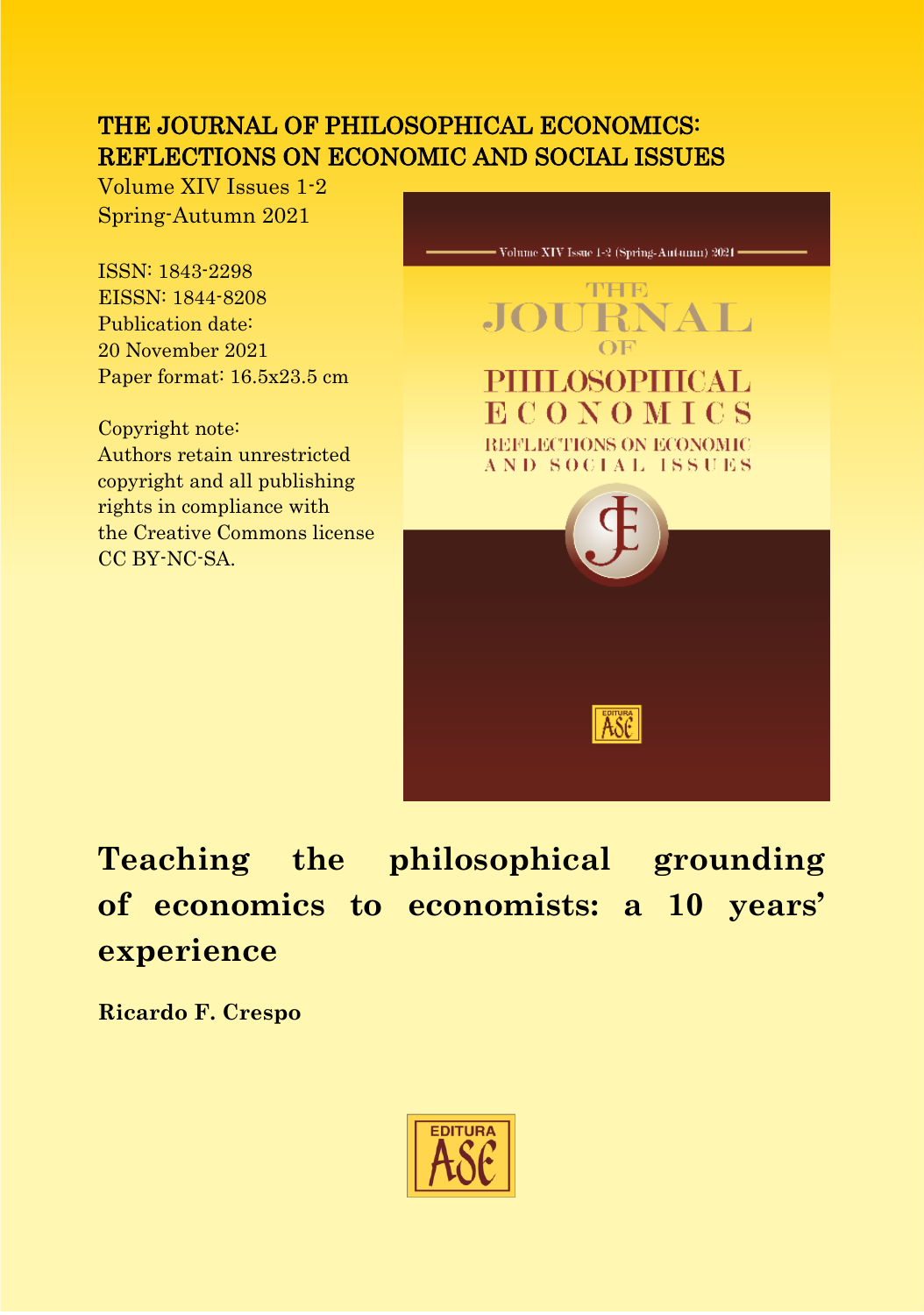## Teaching the philosophical grounding of economics to economists: a 10 years' experience

#### Ricardo F. Crespo

Abstract: This brief contribution describes the author's experience with teaching a course on philosophy of economics to students pursuing a master's in economics. The main purpose of the course is to explore the philosophical assumptions underlying economic theories.

I am a Visiting Professor at Universidad de Montevideo (Uruguay), where, every two years since 2011, I deliver a course on Philosophy of Economics in the master's in economics Program (https://um.edu.uy/unidad-de-maestrias-ypostgrados-en-economia-umpe/oferta-academica/master/maestria-en-economia). Most students come from the undergraduate program at Universidad de la República (https://udelar.edu.uy/portal/2021/02/licenciatura-en-economia/) and at Universidad de Montevideo (https://um.edu.uy/facultad-de-cienciasempresariales-y-economia/oferta-academica/grado/economia).

These programs feature a standard economics approach and have not fully incorporated new economic theory developments as behavioural economics, neuroeconomics, evolutionary economics, happiness economics, the capability approach, new institutional perspectives, among others. Peter Hammond defines the rationale underlying standard economics as preference maximizing by consumers and profit maximizing by firms (1997, p. 31). He adds, 'there seems to be little evidence of rationality in actual behaviour. This is true even for special classes of experimental subjects like economics or business students, who are supposed to understand something of what it means to be rational' (1997, pp. 32-33). I use the term 'standard' economics as Hammond does. The theories of rationality that standard economics adopts are the Rational Choice Theory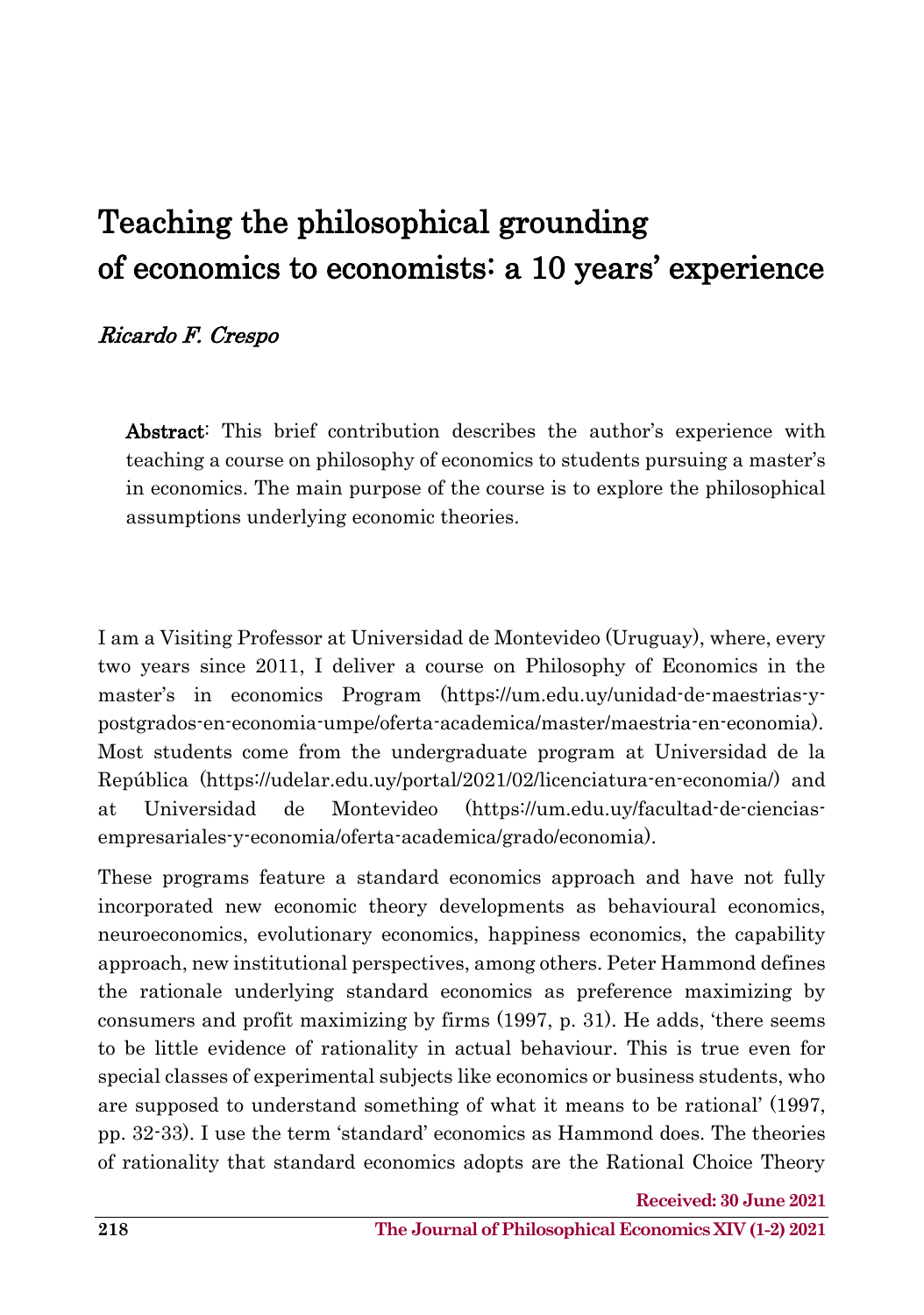and the Expected Utility Theory, and both use the concept of instrumental rationality. Thus, they have a narrow view of the scope and potentials of economics, which translate into its failure to predict and prescribe. The new approaches mentioned above – especially behavioural economics as well as natural and lab experiments – have challenged the assumptions of standard economics. However, as Kevin Hoover has recently suggestively stated,

Contemporary economics is pace Robbins and Mill favourable to empirical research and to the feedback from empirical results to economic theory. However, the Robbinsian first principles themselves are not the target for any revision within mainstream economics, but are held immutable as something like a Lakatosian hard core. Recalcitrant evidence may result in a revision of the details of the structure of constraints hypothesized in a problem, but is not allowed to weaken the commitment to the framework of constrained optimization (2021, p. S3322).

In the same strain, Catherine Herfeld (2021, p. S3337) notes that '[d]espite recent developments in behavioural economics, either the general variant of the rationality principle or its special status is rarely questioned by economists,' and she illustrates her point with examples from contemporary introductory textbooks of economics.

Looking at the possibilities of the new currents mentioned above – behavioural economics, neuroeconomics, evolutionary economics, happiness economics, civil economy, and the capability approach – proves highly attractive for students. This is an effective way to introduce philosophy because it is easy to understand that these plural economic approaches are supported by philosophical underpinnings, different epistemological perspectives, and views on human nature and the social world. However, a deep analysis of these new fields (which I undertook in my 2017 book) reveals that not all of them 'escape' from the narrow outlook that characterizes current economics. As John Davis points out (2008, p. 365),

economics, as other sciences, has regularly imported other science contents in the past, and having subsequently "domesticated" them, remade itself still as economics. In the current situation, for example, behavioral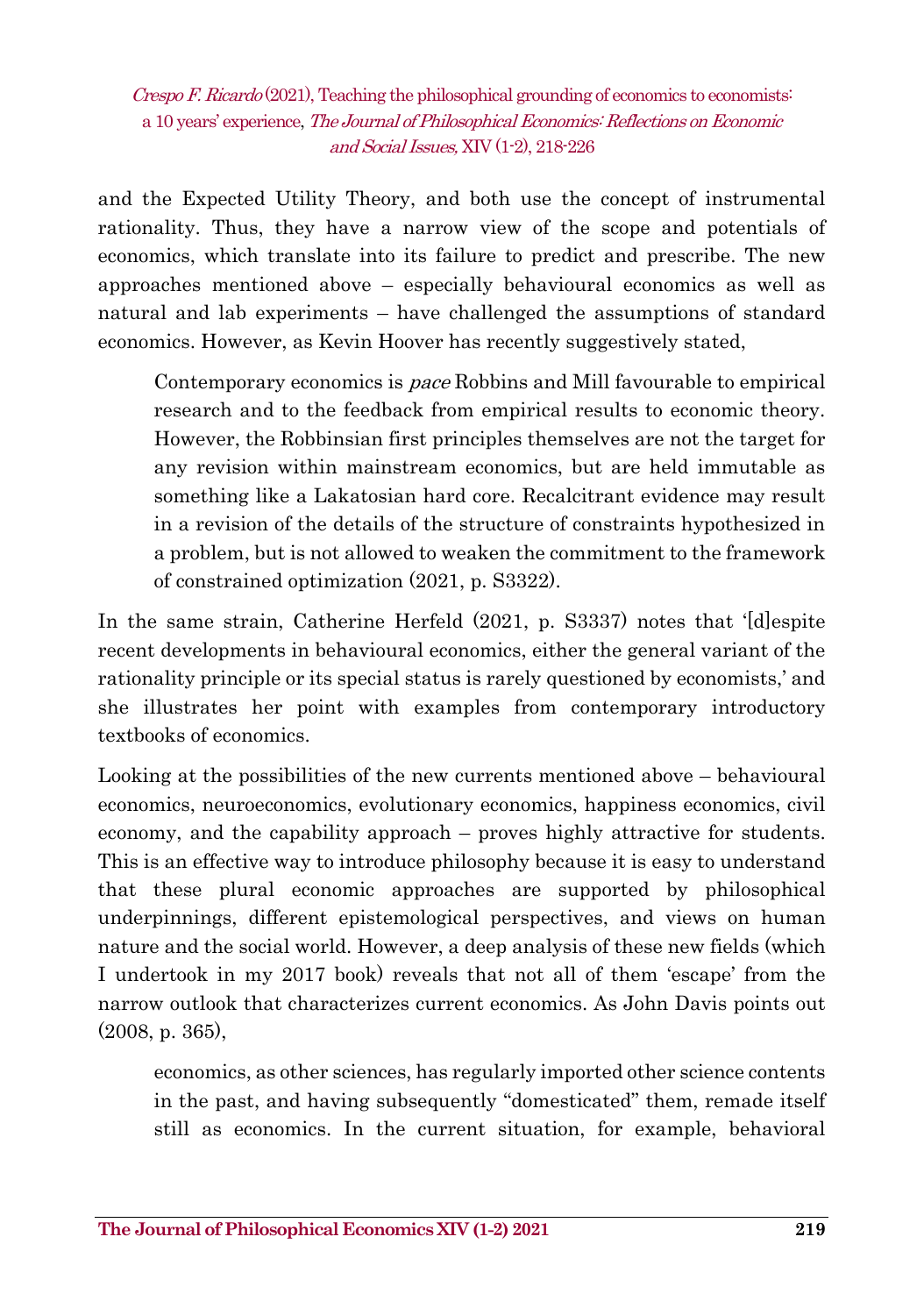economics – a research program in economics, not in psychology – employs imports from psychology but frames them in terms of economic concerns.

Exploring the attitudes of economics towards these new possibilities – open or 'colonialist' – helps to differentiate them and to discover their philosophical roots. Thus, this analysis shows the influence of underlying philosophical notions on economic theories.

The first part of the course reviews the philosophical positions underlying economic thinking, from Aristotle to nowadays – the ideas that underpin the work of classical economists: from Adam Smith to John Stuart Mill, as well as the Marginal Theory, Austrian economics, the *Methodenstreit*, neoclassical approaches, J. Maynard Keynes' ideas, General Equilibrium theories, and contemporary new developments, like the ones mentioned earlier. This tour helps students realize that there are different takes on economic rationality and on the nature and aims of economics. It also shines a light on the failures of today's standard economics and shows how to overcome them. For example:

- For Aristotle, 'the economic' (*oikonomiké*) is the action of using what is necessary for the good life – a life of virtues, which entails a deep ethical connotation. He links this notion to another concept, chrematistiké or the technique used to provide the means required for *oikonomiké*. Aristotle distinguished two forms of chrematistics: a natural one – subordinated to *oikonomiké* and limited in its search of means – and an artificial one – unsubordinated and relentlessly pursuing money. For Aristotle, this second kind of chrematistics is 'justly censured' (Nicomachean Ethics 1258a) 41). This notion instils deep ethical connotations into Aristotle's economic thinking and separates it from today's economics, which adopts the economic principle – i.e., maxU, a contemporary form of the censured chrematistics.
- As Milonakis and Fine (2009, p 19) assert, Adam Smith's theoretical edifice is 'rich and multifaceted, encompassing philosophical, psychological, social, historical and economic elements.' Both Smith's relationship with David Hume and the closeness of Hume's philosophical insights with Smith's thinking show the influence of philosophy on political economy.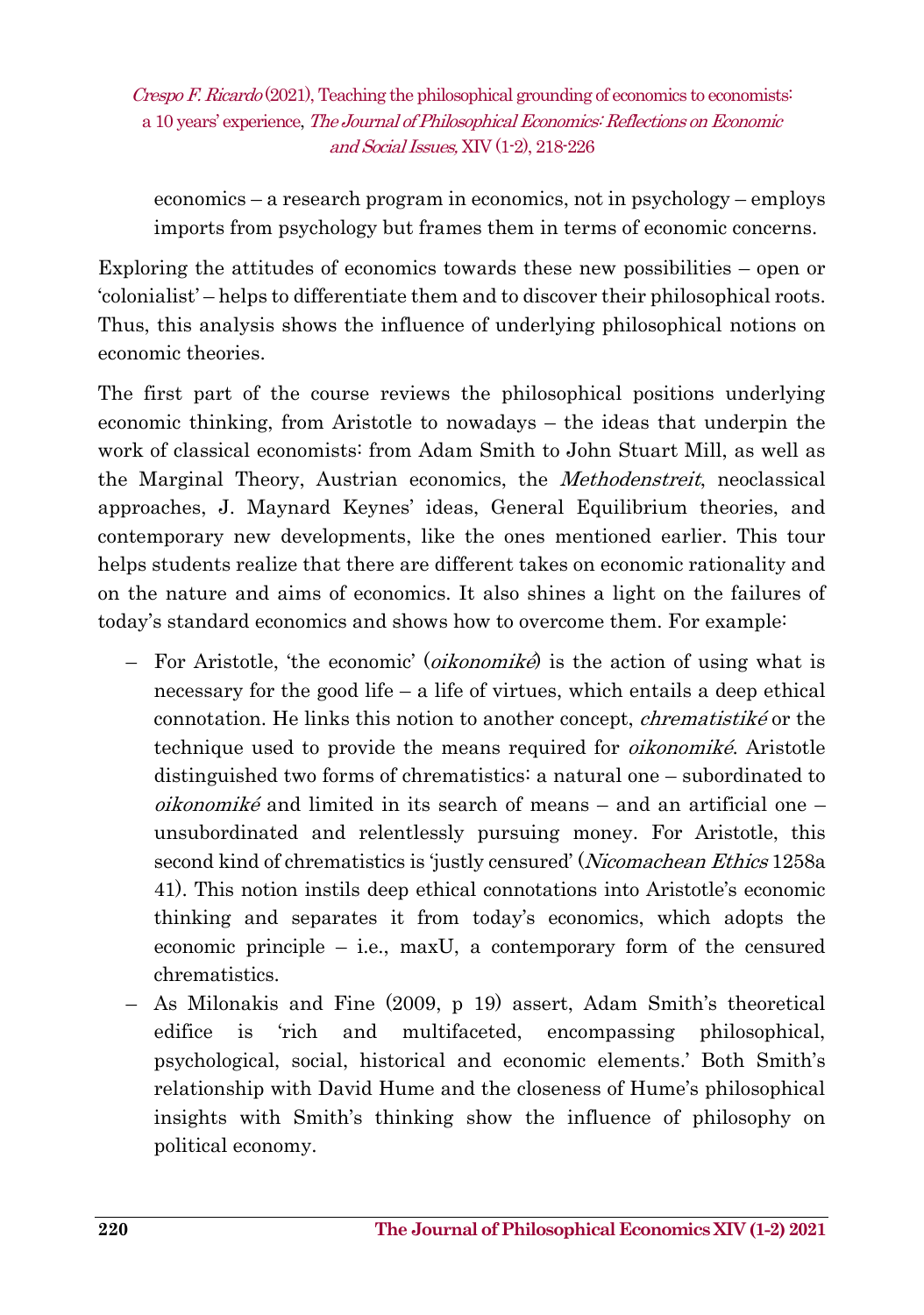– John Stuart Mill, another philosopher, is aware that his description of political economy (concerned with 'a being who desires to possess wealth, and who is capable of judging the comparative efficacy of means for obtaining that end') involves a simplifying abstraction:

'All these operations, though many of them are really the result of a plurality of motives, are considered by Political Economy as flowing solely from the desire of wealth […] Not that any political economist was ever so absurd as to suppose that mankind is really thus constituted' ([1844] 2006, p. 322).

Therefore, he finally emphasizes the need to consider additional motives for these 'operations' in order to come to a correct explanation and prediction:

So far as it is known, or may be presumed, that the conduct of mankind in the pursuit of wealth is under the collateral influence of any other of the properties of our nature than the desire of obtaining the greatest quantity of wealth with the least labour and self-denial, the conclusions of Political Economy will so far fail of being applicable to the explanation or prediction of real events, until they are modified by a correct allowance for the degree of influence exercised by the other causes ([1844] 2006, p. 323, see also pp. 326-327).

- The consideration of a plurality of motives for economic actions constitutes a central characteristic of the German Historical School of Economics. Schumpeter (1954, pp. 177-78) remarks that this school characteristically recognizes that human actions, including economic actions, are not motivated by economic rewards only but are mostly guided by a 'multiplicity of motives,' while stressing the need to concentrate more on individual correlations than on the general nature of events.
- Carl Menger distinguishes a 'technical-economic' (1923, p. 73) from an 'economizing' economy (1923, pp. 74 and 76). The former aims at providing the goods that we need, and the latter, when insufficiency of means prevails, aims at doing so by 'economizing' in the best possible way. We cannot identify, Menger states, the concept of 'economy' (Wirtschaft) with the notion of 'economical' (Wirtschaftlichkeit, 1923, p. 61). Thus, he argues, it is not paradoxical to speak of an 'economic economy' and of a 'non-economic economy' (1923, p. 61). For Menger, real economic acts are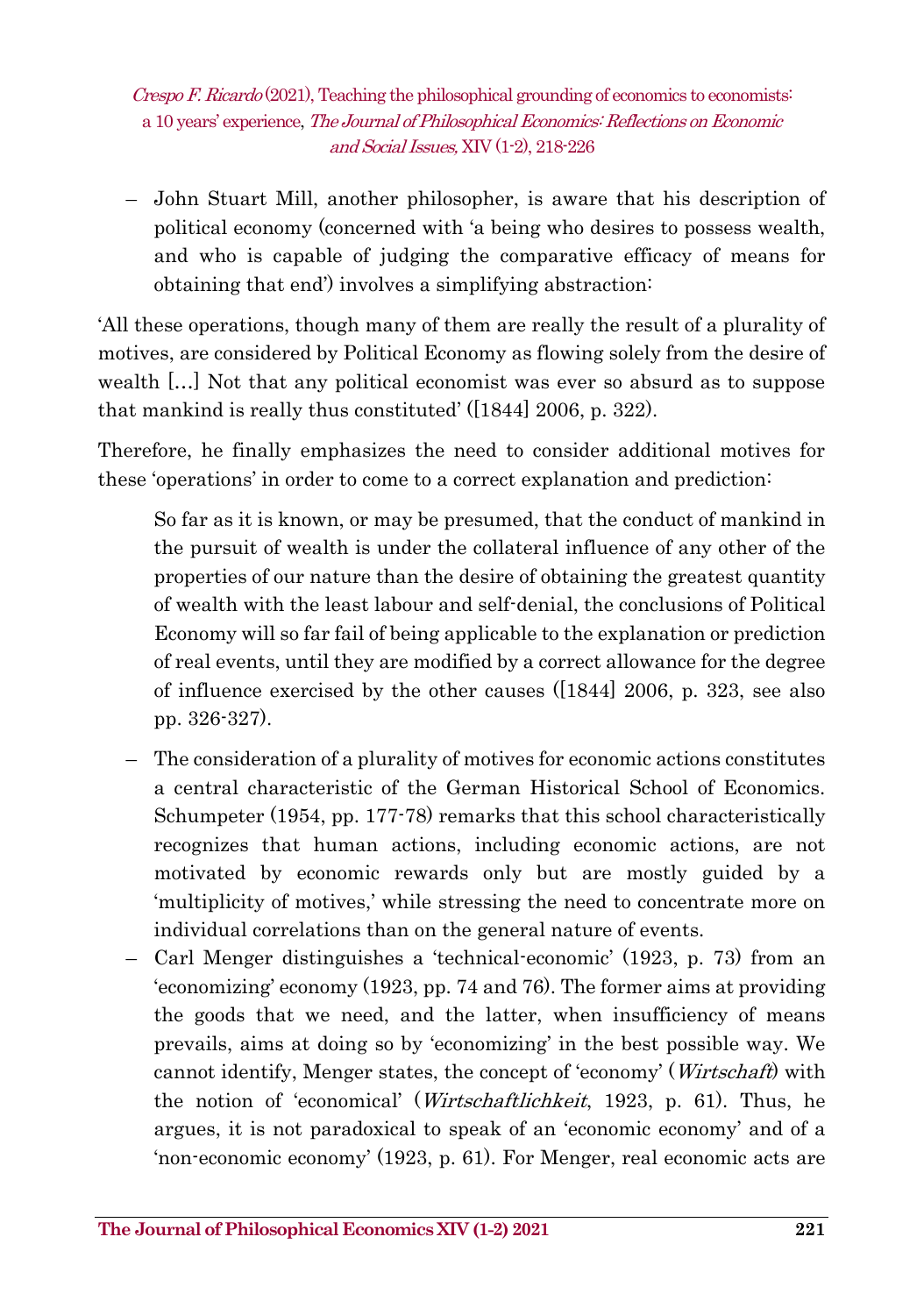not only based on purely economic reasons but also on 'error, ignorance, and external compulsion' ([1883] 1985, p. 64). The Aristotelian roots of Menger's thinking suggested by many scholars are analysed.

- Neville Keynes defines 'economic activity' as a human activity directed to the production and appropriation of exchangeable means satisfying human needs ([1890] 1955, pp. 99– 100), while an economic action 'attains its end with the least possible expenditure of money, time and effort' ([1890] 1955: 1). A well-defined epistemological perspective underlies Neville Keynes' ideas in his Treatise on the Scope and Method of Political Economy.
- Frank Knight and John Maynard Keynes' ideas on uncertainty are different from the notion of risk. The notion of uncertainty also proves interesting for students, and it can be analysed from a philosophical standpoint.
- Herbert Simon considers economic behaviour as a satisfying rather than a maximizing behaviour, and the latter as a subset of the former. He defines economics as concerned 'with a particular subset of man's behaviour' – the first meaning – and he critically refers to today's view of the economy as reduced to the second meaning (1978, p. 1).

The second part of the course is analytic, encompassing both metaphysical and methodological aspects. A metaphysical investigation of the subject-matter of economics – i.e., the economic stuff or the economy – discloses its contingent nature, bearing an impact on the development of economics as a science, as it reveals the context dependence of economics. This part of the course looks at the metaphysical Aristotelian categories, applying them to the identity of economic agents, the relationship between economic micro and macro entities, and money. The course also covers the ontological ideas set forth by Nancy Cartwright, Tony Lawson, and Uskali Mäki, while highlighting the contingent character of the economy and the consequent limits of economic thinking.

Concerning methodological aspects, the course tackles topics like the role and scope of statistics and measurements, the nature of models, and the presence of abductive inferences in economic theorizing. It also differentiates the disciplines constituting economic sciences, from statistics to 'the art of political economy' as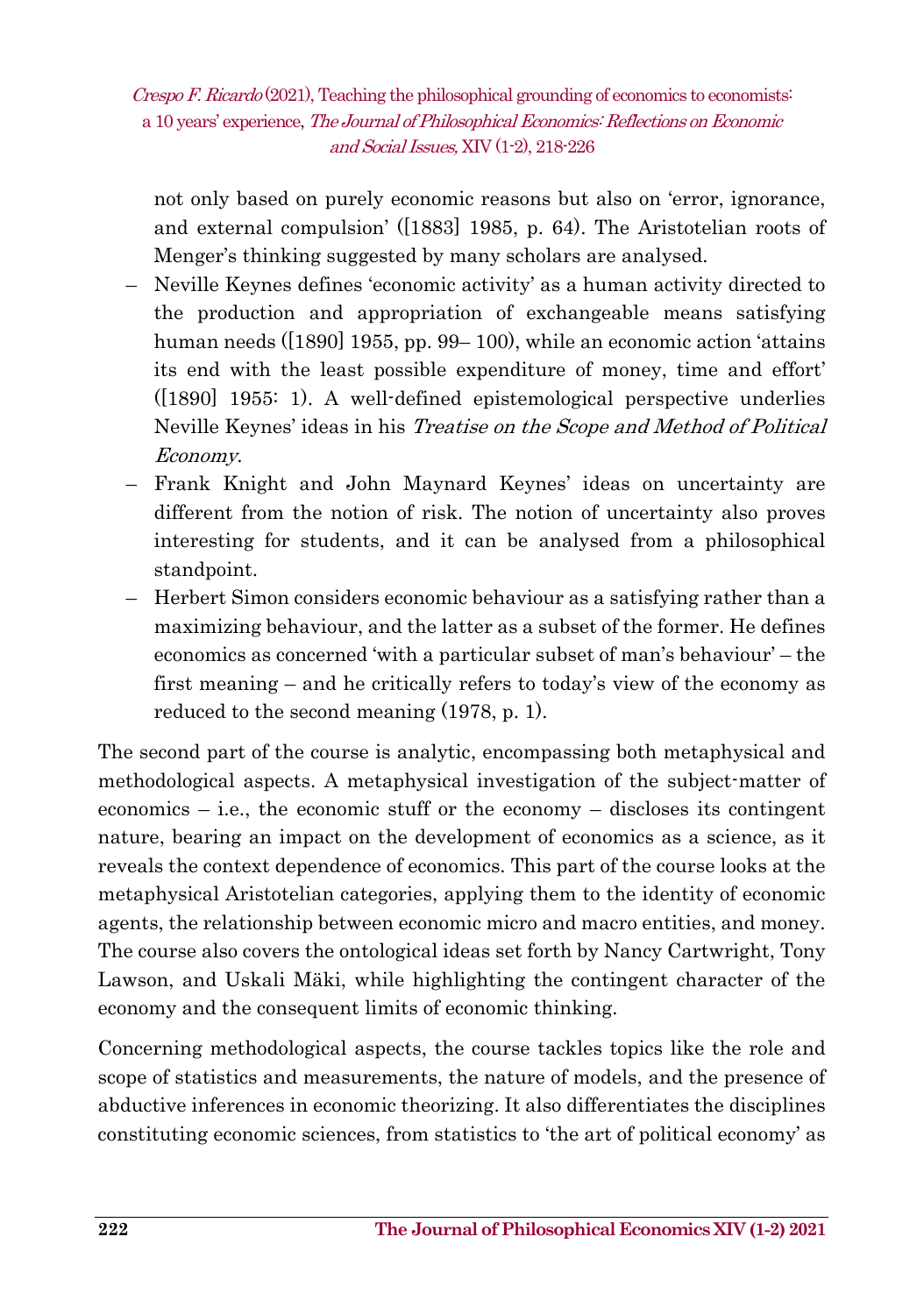well as from positive economics to normative economics. For example, this part includes:

- Explaining the different kinds of measurement scales.
- Stressing, as Dani Rodrik (2015) has done, that models look for real causes underlying economic events.
- Explaining the idiosyncratic method of the 'art of political economy.'
- Introducing, as noted earlier, new contemporary fields, such as behavioural economics, neuroeconomics, evolutionary economics, happiness economics, the capability approach, and so on.

These kinds of contents broaden the horizons of young economists.

The course discusses papers in a seminar format. The result is mutual enrichment. In fact, I have recognized the contributions provided by these discussions in my recent books (2017 and 2020). Specifically, all the chapters in my latest book have been read and discussed in this course. Students send me emails suggesting that I ask for more hours for future editions. The Program Head wrote to me to express his delight with the course. I add some bibliography used in the course that might prove useful for other courses.

All in all, these kinds of contents help students appreciate the influence of philosophical ideas on economic thinking. Rather unperceptively, philosophy influences science and life. Maynard Keynes had a clear conviction about this, and he unveiled it in the famous last paragraph of his *General Theory* on the influence and power of intellectual ideas for good or evil. He states (1936, pp. 383-384):

the ideas of economists and political philosophers, both when they are right and when they are wrong, are more powerful than is commonly understood. Indeed the world is ruled by little else. (…) I am sure that the power of vested interests is vastly exaggerated compared with the gradual encroachment of ideas. Not, indeed, immediately, but after a certain interval; for in the field of economic and political philosophy there are not many who are influenced by new theories after they are twenty-five or thirty years of age, so that the ideas which civil servants and politicians and even agitators apply to current events are not likely to be the newest.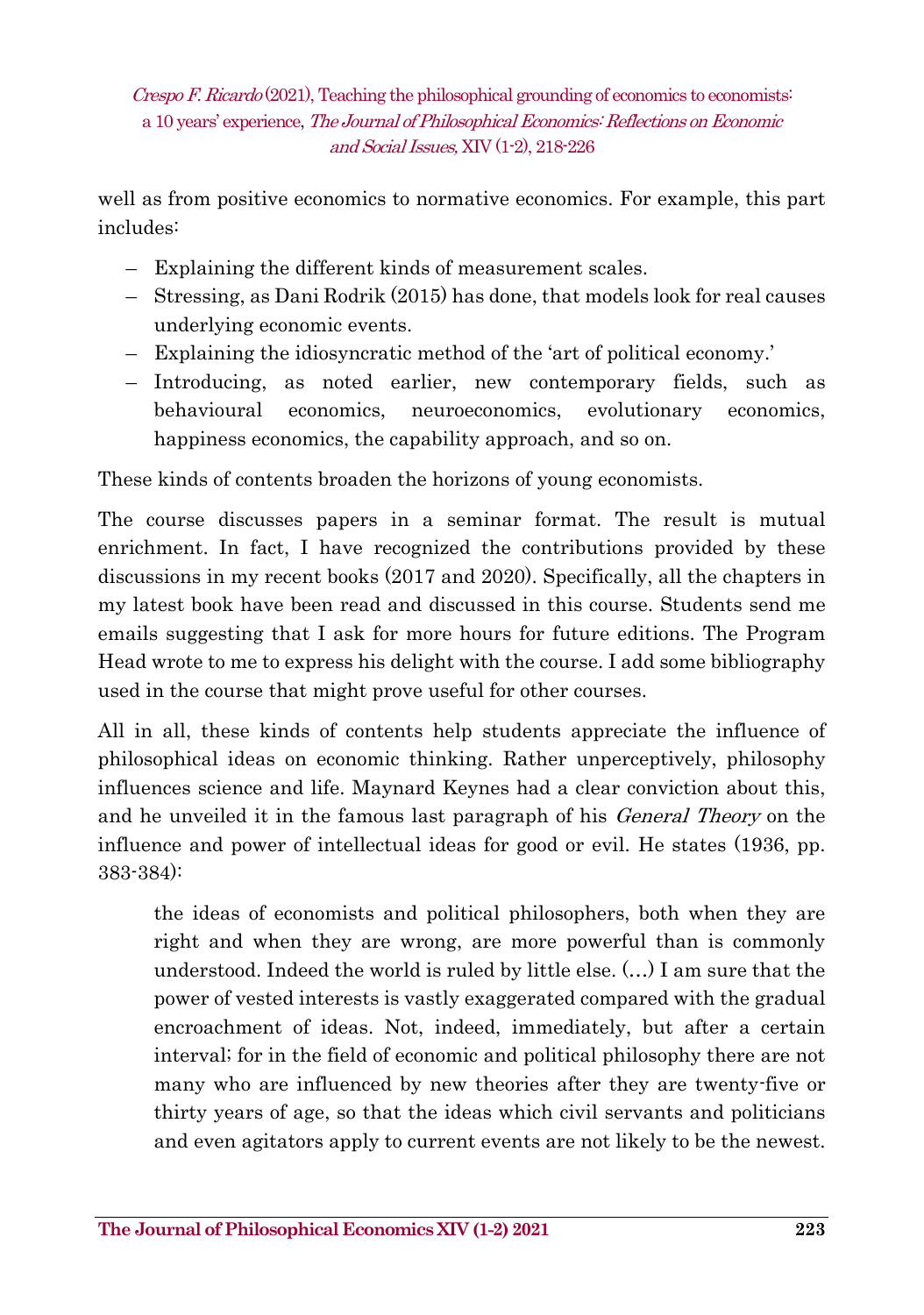But, soon or late, it is ideas, not vested interests, which are dangerous for good or evil.

Students finally realize how standard economic theories, for example, actually stem from the ideas of past centuries' philosophers, and from the metaphysic physicalist worldview that prevails today. I hope that this experience may be useful for other philosophers/economists interested in instilling the relevance of philosophy in their students of economics.

## References

Aristotle (1995), The Complete Works of Aristotle. The Revised Oxford Translation, J. Barnes (ed.) Princeton: Princeton University Press, 6th printing with corrections.

Crespo, Ricardo F. (2017), Economics and Other Disciplines. Assessing New Economic Currents, Abingdon: Routledge.

Crespo, Ricardo F. (2020), The Nature and Method of Economic Sciences. Evidence, Causality, and Ends, Abingdon: Routledge.

Davis, J. B. (2008), 'The turn in recent economics and the return of orthodoxy', Cambridge Journal of Economics, 32, 349-366.

Hammond, P. J. (1997), 'Rationality in economics', *Rivista internazionale di* Scienze sociali, 247-288. https://web.stanford.edu/~hammond/ratEcon.pdf  $(2 \text{ June})$ .

Herfeld, C. (2021), 'Understanding the rationality principle in economics as a functional a priori principle', Synthese 198 (Suppl 14), S3329-S3358.

Hoover, K. (2021), 'First principles, fallibilism, and economics', Synthese 198 (Suppl 14), S3309-S3327.

Keynes, John Neville ([1890] 1955), The Scope and Method of Political Economy, fourth edition, New York: Kelley and Millman.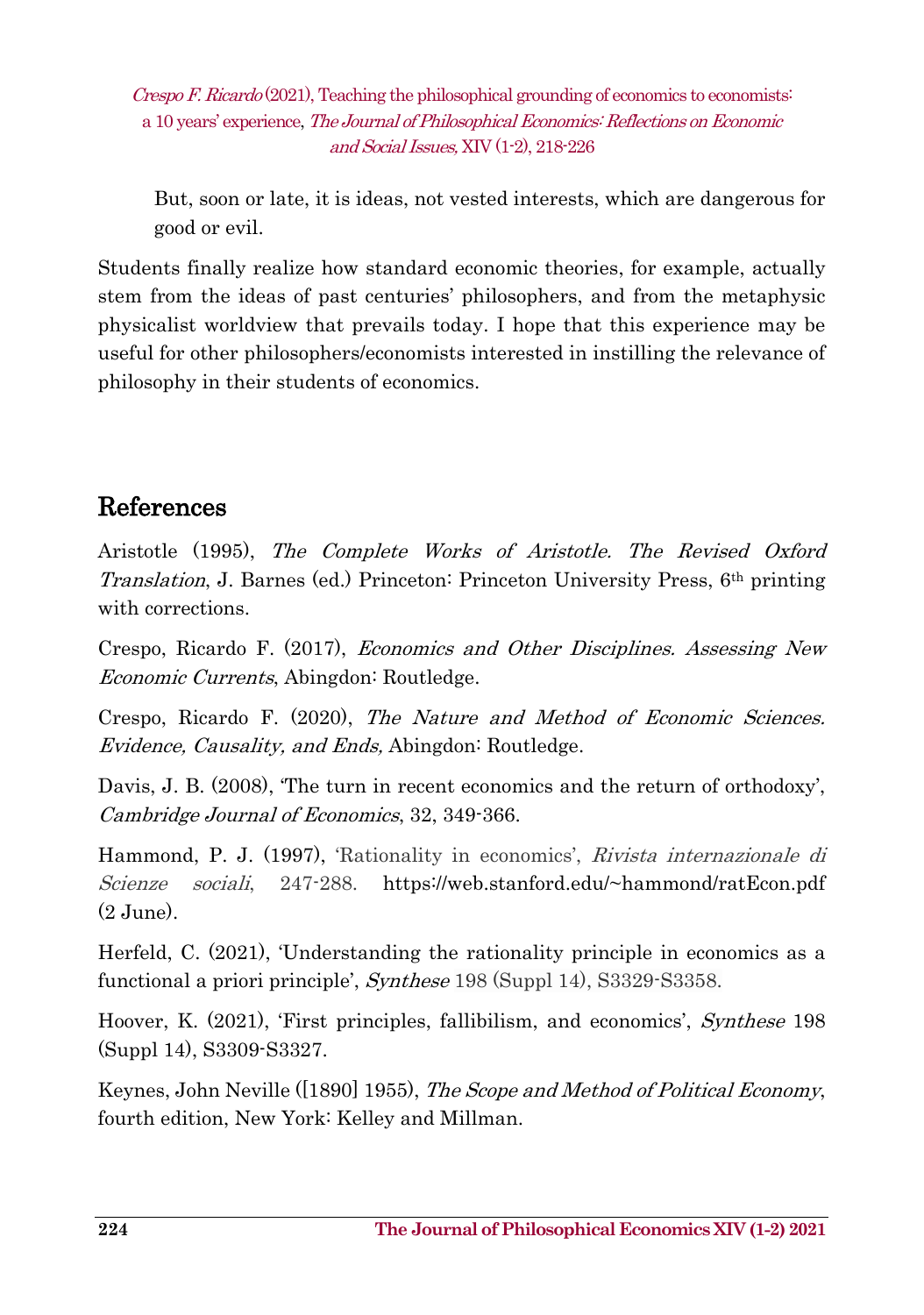Keynes, John Maynard (1936), *The General Theory of Employment, Interest and* Money, London: MacMillan.

Menger, Carl ([1883] 1985), Investigations into the Method of the Social Sciences with special reference to economics, edited by Louis Schneider and translated by Francis Nock, New York: New York University Press.

Menger, Carl (1923), Grundsätze der Volkswirtschaftslehre, mit einem Geleitwort von Richard Schüller, aus dem Nachlass herausgegeben von Karl Menger, Wien: Hölder- PichlerTempsky/ Leipzig: G. Freytag.

Mill, John Stuart ([1844] 2006), *Essays on Some Unsettled Questions of Political* Economy (Essay V: 'On the Definition of Political Economy; and on the Method of Investigation Proper to It'), in Collected Works of John Stuart Mill, vol. 4. Indianapolis: Liberty Fund.

Milonakis, Dimitris and Ben Fine (2009), From Political Economy to Economics, London: Routledge.

Rodrik, Dani (2015), Economic Rules, Oxford: Oxford University Press.

Simon, H. (1978), 'Rationality as process and as a product of thought', American Economic Review, 68 (2), 1-16.

## Annex: additional bibliography

Daniel Aromí (2010), 'The (formal) return to openness: a quantitative contribution to the history of economic thought'. http://www.udesa.edu.ar/files/ UAEconomia/Seminarios/2010/Aromi.pdf.

Roger E. Backhouse and Steven G. Medema (2009), 'On the definition of economics", Journal of Economic Perspectives, 23 (1), 221-233.

Ronald H. Coase (1978), 'Economics and contiguous disciplines', The Journal of Legal Studies, 7 (2), 201-11.

Ricardo Crespo (2009), 'Thinking about the financial and economic crisis: some brief notes on its causes and remedies', Think. Philosophy for Everyone, The Royal Institute of Philosophy, 8, 97-103.